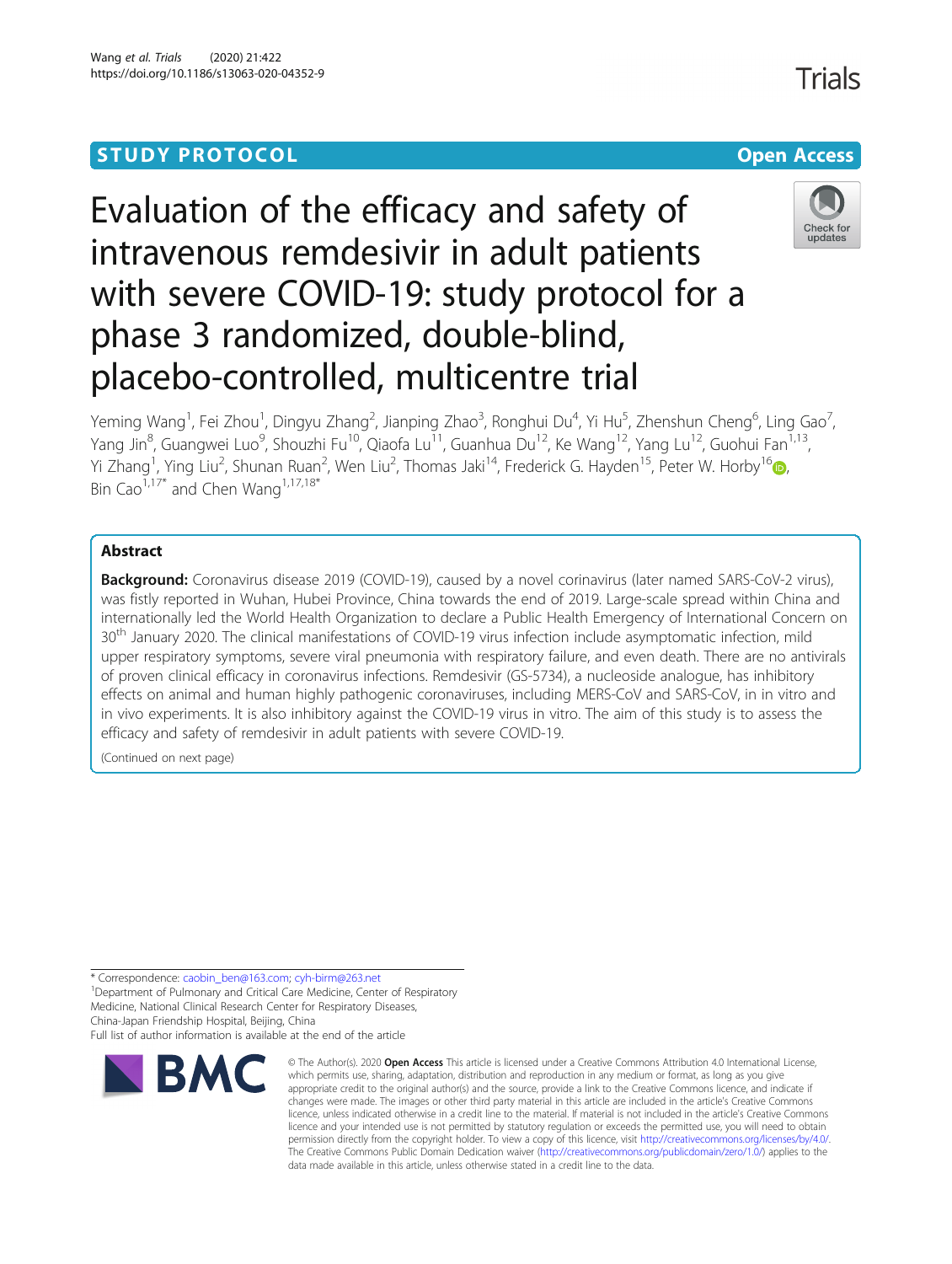### (Continued from previous page)

Methods: The protocol is prepared in accordance with the SPIRIT (Standard Protocol Items: Recommendations for Interventional Trials) guidelines. This is a phase 3, randomized, double-blind, placebo-controlled, multicentre trial. Adults (≥ 18 years) with laboratory-confirmed COVID-19 virus infection, severe pneumonia signs or symptoms, and radiologically confirmed severe pneumonia are randomly assigned in a 2:1 ratio to intravenously administered remdesivir or placebo for 10 days. The primary endpoint is time to clinical improvement (censored at day 28), defined as the time (in days) from randomization of study treatment (remdesivir or placebo) until a decline of two categories on a six-category ordinal scale of clinical status  $(1 = \text{discharged}; 6 = \text{death})$  or live discharge from hospital. One interim analysis for efficacy and futility will be conducted once half of the total number of events required has been observed.

Discussion: This is the first randomized, placebo-controlled trial in COVID-19. Enrolment began in sites in Wuhan, Hubei Province, China on 6<sup>th</sup> February 2020.

Trial registration: [ClinicalTrials.gov](http://clinicaltrials.gov): NCT04257656. Registered on 6 February 2020.

Keywords: COVID-19, Clinical trial, Remdesivir, Antiviral, China, Administrative information

### Introduction

### Background and rationale {6a}

In December 2019, Wuhan City, Hubei Province experienced an outbreak of pneumonia of unknown cause. On 7<sup>th</sup> January 2020, a previously unidentified betacoronavirus, later named SARS-CoV-2 virus (or the disease named COVID-19), was identified by the Chinese Center for Disease Control and Prevention (China CDC) as the aetiological agent [[1](#page-10-0)]. The SARS-CoV-2 probably derived originally from bats, and amongst coronaviruses known to infect humans, is most closely related to, but distinct from, the SARS coronavirus. The clinical manifestations of COVID-19 virus infection include asymptomatic infection, mild upper respiratory symptoms, severe viral pneumonia with respiratory failure, and even death. Although the risk of severe illness is not yet clear, hospitals in areas with significant community transmission have experienced a major increase in the number of hospitalized pneumonia patients, with the frequency of severe disease in hospitalized patients being as high as  $30\%$   $[2-4]$  $[2-4]$  $[2-4]$  $[2-4]$ . The progression from prodromes (usually fever, fatigue, and cough) to severe pneumonia requiring oxygen support, mechanical ventilation, or extracorporeal membrane oxygenation (ECMO) is most commonly seen in the second week following onset of symptoms of a viral infection [\[2](#page-10-0)]. The kinetics of viral replication in the respiratory tract has not been well characterized, but this relatively slow progression provides a potential time window and opportunity for antiviral therapies to influence the course of the disease.

Remdesivir (GS-5734) is a monophosphoramidate prodrug of an adenosine analogue (GS-441524) and has broad action against a range of RNA viruses [\[5](#page-10-0)]. It has been identified as the most promising therapeutic agent for evaluation in the treatment of COVID-19 by an expert committee convened by the WHO R&D Blueprint

[[6\]](#page-10-0). The primary mechanism of action is the intracellular incorporation of the pharmacologically active nucleoside triphosphate form into nascent RNA chains by the viral RNA-dependent RNA polymerase, causing premature RNA chain termination [\[7](#page-10-0)–[9\]](#page-10-0). In vitro experiments have shown that remdesivir inhibits bat coronaviruses, endemic human coronavirus (OC43, 229E), and the human pathogenic coronaviruses MERS-CoV, SARS-CoV, and COVID-19 [\[10](#page-10-0)–[13\]](#page-10-0). Remdesivir has shown preventive and therapeutic effects in a mouse model of SARS-CoV [[10\]](#page-10-0). In a MERS-CoV mouse model, prophylactic and therapeutic administration of remdesivir improved lung function, decreased lung viral load, and reduced severe lung pathological findings [\[14](#page-10-0)]. Remdesivir has also shown prophylactic efficacy in MERS-CoV-infected Indian rhesus monkeys (personal communication: Gilead Sciences, Inc.).

Evaluation of intravenously administered remdesivir tolerance and safety in 94 healthy adult volunteers has found it to be generally well tolerated and to have an acceptable safety profile. The only significant adverse effects were transient grade 1 or grade 2 increases in aspartate transaminase (AST) and alanine transaminase (ALT) (personal communication: Gilead Sciences, Inc.). Further clinical experience was obtained through a randomized controlled trial in patients with Ebola virus disease. In this trial 175 patients received intravenous remdesivir with a loading dose on day 1 (200 mg in adults, and adjusted for body weight in pediatric patients), followed by a daily maintenance dose (100 mg in adults) starting on day 2 and continuing for 9 to 13 days. The only reported serious adverse event (SAE) was that of one patient who experienced hypotension that resulted in cessation of the remdesivir loading dose, followed rapidly by cardiac arrest. However, the cause of death could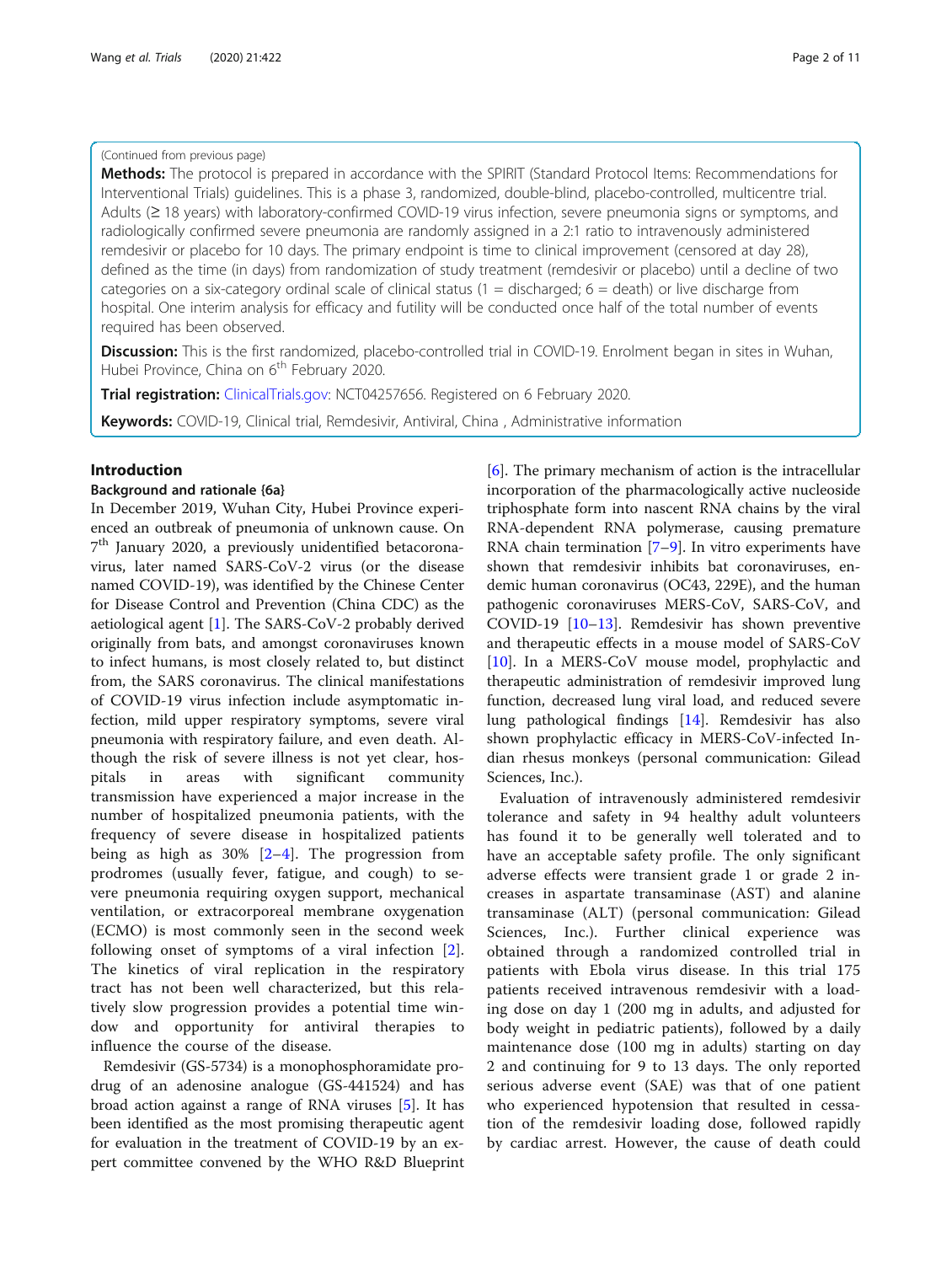not be distinguished from the patient's underlying severe Ebola virus disease [[15\]](#page-10-0).

Given the in vitro and in vivo effectiveness of remdesivir against a range of pathogenic human coronaviruses and the acceptable tolerance and safety in humans, we developed this trial with the objective of evaluating the safety and efficacy of intravenous remdesivir in adults with severe COVID-19.

### Objectives {7}

The trial objective is to evaluate the efficacy and safety of intravenous remdesivir combined with standard of care compared with standard care alone in adult patients with severe COVID-19.

### Trial design {8}

This is a phase 3, parallel group, randomized, doubleblind, placebo-controlled, superiority, multicentre trial. The allocation ratio is 2:1 in favour of remdesivir to maximize learning about the experimental treatment whilst allowing a wider pool of patients access to the experimental treatment in order to support recruitment.

### Methods: participants, interventions, and outcomes

### Study setting {9}

The setting involved hospitals in Wuhan city, Hubei Province, People's Republic of China. Study sites included Jin Yin-tan Hospital, Tongji Hospital, Tongji Medical College of Huazhong University of Science & Technology, Wuhan Lung Hospital, the Central Hospital of Wuhan, Zhongnan Hospital of Wuhan University, Renmin Hospital of Wuhan University, Union Hospital, Tongji Medical College of Huazhong University of Science & Technology, Wuhan First Hospital, Wuhan Third Hospital, and Wuhan Fourth Hospital.

### Eligibility criteria {10}

Inclusion criteriaThe inclusion criteria are as follows:

- 1. Age ≥ 18 years at time of signing of informed consent form
- 2. Laboratory (reverse transcription polymerase chain reaction [RT-PCR])-confirmed COVID-19
- 3. Pneumonia confirmed with chest imaging
- 4. Hospitalized with SPO2 ≤ 94% on room air or PaO2/FiO2  $\leq$  300 mmHg
- 5.  $\leq$  12 days since symptoms onset
- 6. Willingness of study participant to accept randomization to any assigned treatment arm
- 7. Males and females of child-bearing age must agree to use effective birth control measures (hormone

method, barrier method, or abstinence) during the trial and at least 7 days after the last medication dose

8. Must agree not to enrol in any other study of an antiviral agent prior to completing the 28-day follow-up.

### Exclusion criteriaThe exclusion criteria are as follows:

- 1. Physician makes a decision that trial involvement is not in patient's best interest, or patient has any condition that does not allow the protocol to be followed safely
- 2. Known severe liver disease (e.g. cirrhosis, ALT > 5  $\times$  upper limit of normal (ULN), or AST  $> 5 \times$  ULN)
- 3. Patients who are pregnant or breastfeeding, or positive pregnancy test in women of childbearing age
- 4. Patients with known severe renal impairment (estimated glomerular filtration rate ≤ 30 ml/min/  $1.73 \text{ m}^2$ ), or patients receiving continuous renal replacement therapy, haemodialysis, or peritoneal dialysis
- 5. Will be transferred to any other hospital which is not a study site within 72 h
- 6. Receipt of any investigational treatment for COVID-19 within 30 days prior to screening.

### Who will take informed consent? {26a}

Informed consent will be obtained from eligible patients or their substitute decision-makers (for patients lacking decision-making capacity) by study physicians or other trial staff with delegated responsibility.

### Additional consent provisions for collection and use of participant data and biological specimens {26b}

The consent form includes provisions for research data and samples and residual clinical blood samples to be stored for future scientific research on COVID-19.

### Interventions

### Explanation for the choice of comparators {6b}

The active arm is intravenously administered remdesivir in addition to routine supportive care. Remdesivir was chosen for evaluation because of its in vitro activity against SARS-CoV, MERS-CoV, and SARS-CoV-2, and its in vitro activity against SARS-CoV and MERS-CoV. There are safety data for remdesivir in healthy human volunteers and individuals with Ebola virus disease. These data suggest that remdesivir is generally well tolerated and has an acceptable safety profile. It has been identified as the most promising therapeutic agent for treatment of COVID-19 by the WHO R&D Blueprint [[6\]](#page-10-0). The dose of remdesivir was selected on the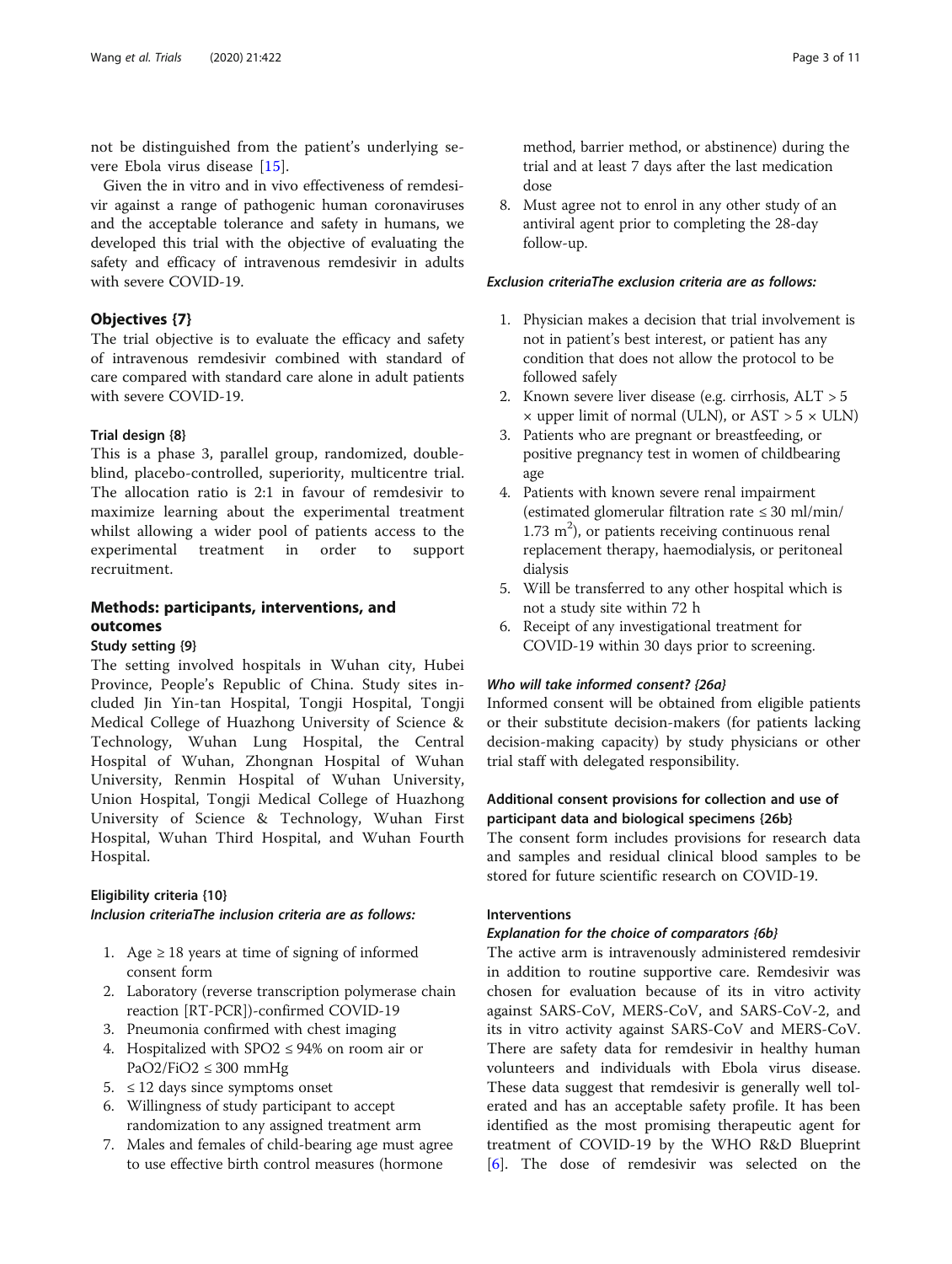recommendation of Gilead Sciences, Inc., based on known pharmacokinetics and dose-ranging studies in healthy volunteers. The control arm is placebo in addition to routine supportive care. There are no proven antiviral therapies for SARS-CoV-2 to include as an active control comparator.

### Intervention description {11a}

### The intervention is described as follows for the experimental and control groups:

- 1. Group A (experimental group)
	- (a) Loading dose: Remdesivir 200 mg in 350 ml normal saline (0.9% sodium chloride) single daily dose infused intravenously over approximately 30–60 min (with a target time of 30 min) for 1 day
	- (b) Maintenance dose: Remdesivir 100 mg in 250 ml normal saline (0.9% sodium chloride) single daily dose infused intravenously over approximately 30–60 min (with a target time of 30 min) for 9 days.
- 2. Group B (control group)
	- (a) Loading dose: Placebo in 350 ml normal saline (0.9% sodium chloride) single daily dose infused intravenously over approximately 30–60 min (with a target time of 30 min) for 1 day
	- (b) Maintenance dose: Placebo in 250 ml normal saline (0.9% sodium chloride) single daily dose infused intravenously over approximately 30–60 min (with a target time of 30 min) for 9 days.

### Criteria for discontinuing or modifying allocated interventions {11b}

The discontinuation/modification criteria are as follows:

- 1. Any serious or intolerable adverse event (AE) which, in the investigators' judgement, requires withdrawal of the subject from the study. This may include drug intolerance or an unacceptable AE; any severe grade 4 AE, regardless of whether the AE is considered likely related to the study drug or not; significant results of laboratory tests which may require withdrawal of the participant, at the discretion of the researchers and the clinician; allergic reactions (including oropharyngeal oedema, severe rash, bronchospasm, and immediate-type allergic reactions); acute hepatitis; $<sup>1</sup>$  stage III or above</sup> acute kidney injury
- 2. Investigator request for the subject to be withdrawn from the study.

placebo are administrated intravenously by healthcare professionals.

### Relevant concomitant care permitted or prohibited during the trial {11d}

This study seeks to evaluate the effect of remdesivir in addition to standard of care alone, rather than an effect that might be altered by other experimental treatments. Therefore, all concomitant care and interventions are permitted other than concomitant receipt of any other experimental treatment.

### Provisions for post-trial care {30}

No special arrangements for post-trial care are anticipated.

### Outcomes {12}

### Primary outcome measure

The primary outcome measure is time to clinical improvement (TTCI) (censored at day 28).

TTCI is defined as the time (in days) from randomization of study treatment (active or placebo) until a decline of two categories on a six-category ordinal scale of clinical status  $(1 = \text{hospital discharge}; 2 =$ hospitalization, not requiring supplemental oxygen;  $3 =$ hospitalization, requiring supplemental oxygen (but not non-invasive mechanical ventilation [NIV]/high-flow nasal cannula [HFNC] therapy);  $4 =$  hospitalization, requiring NIV and/or HFNC therapy;  $5 =$  hospitalization, requiring ECMO and/or invasive mechanical ventilation [IMV]; 6 = death) or live hospital discharge, whichever comes first.

### Secondary outcome measures:The secondary outcome measures are the following:

- 1. Percentage of subjects in each clinical category on the six-category ordinal scale (time frame: days 7, 14, 21, and 28)
- 2. Time to disease improvement, defined as the time to hospital discharge, or NEWS2 (National Early Warning Score 2) of  $\leq$  2 maintained for 24 h (time frame: up to 28 days)

<sup>&</sup>lt;sup>1</sup> Acute hepatitis is defined by the following: (1i) Development of ALT  $\geq$  3 × upper limit of normal (ULN) and bilirubin  $\geq$  2 × ULN( $>$  35% conjugated bilirubin). If conjugated/unconjugated bilirubin is not available, urobilinogen should be tested for on a test strip, and a positive result to be indicative of > 35% conjugated bilirubin. If neither tests isare available, the study drug should be discontinued. (2ii) ALT  $\geq$  5 × ULN. (3iii) ALT  $\geq$  3 × ULN and onset of symptoms of hepatitis, such as fatigue, nausea, vomiting, right upper quadrant pain, fever, rash, or eosinophilia.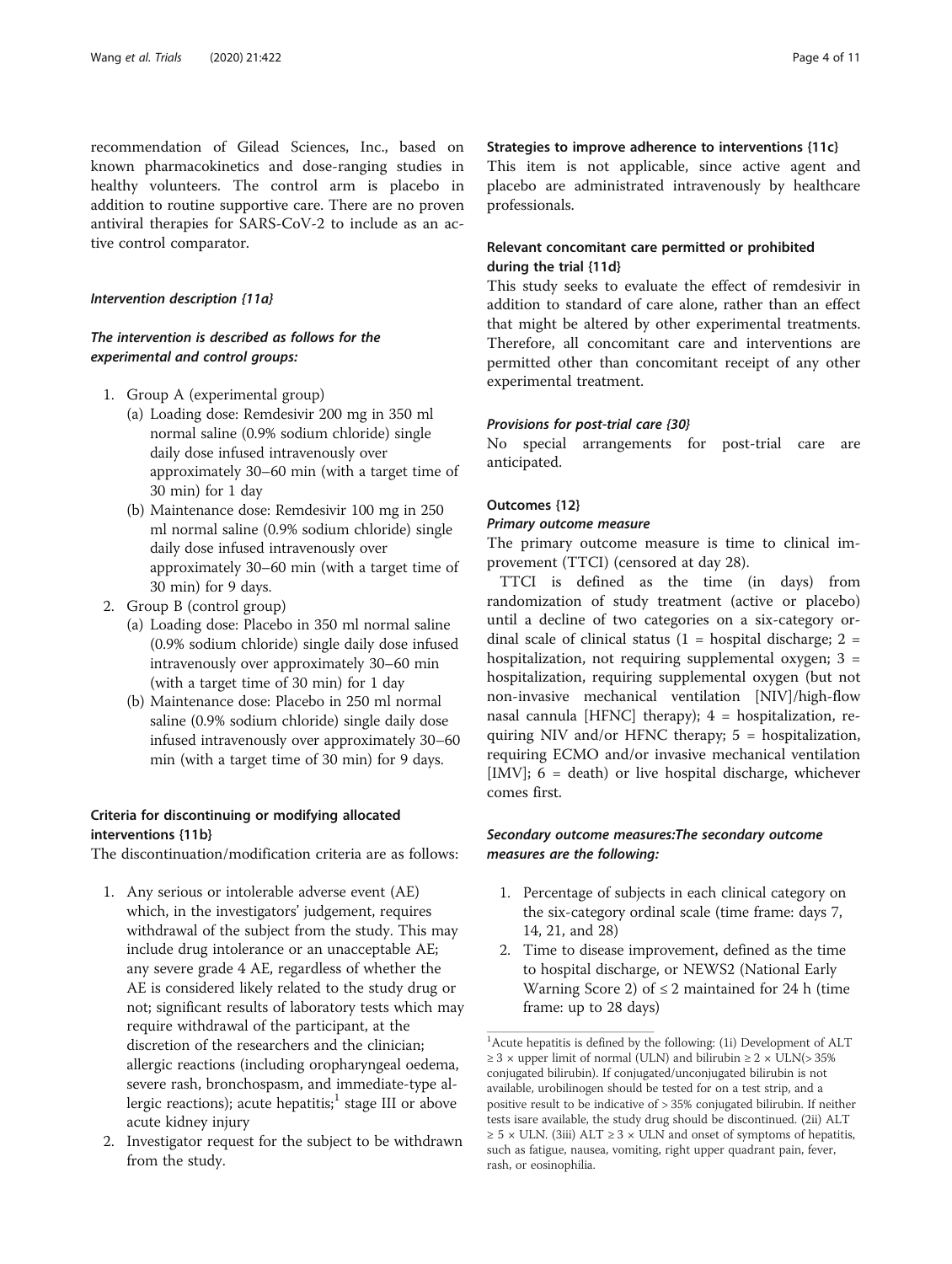- 4. Duration (days) of IMV (time frame: up to 28 days)
- 5. Duration (days) of supplemental oxygenation (time frame: up to 28 days)
- 6. Length of hospital stay (days) (time frame: up to 28 days)
- 7. Incidence of nosocomial secondary infection
- 8. Time to SARS-CoV-2 virus RT-PCR negativity in upper and lower respiratory tract specimens (time frame: up to 28 days)
- 9. Change (reduction) in SARS-CoV02 viral RNA load in upper and lower respiratory tract specimens as assessed by area under viral load curve (time frame: up to 28 days)
- 10. Pharmacokinetic parameters of remdesivir or its active metabolites
- 11. Frequency of SAEs (time frame: up to 28 days).

### Participant timeline {13}

Table [1](#page-5-0) shows the timeline of participant assessments/ interventions.

### Sample size {14}

The primary outcome is TTCI (censored at day 28). An interim analysis for futility and efficacy is planned at the midpoint of the trial. At this point the sample size may also be re-assessed. A one-sided type I error of 2.5% across the two stages of the trial and a power of 80% if the hazard ratio comparing remdesivir to placebo is 1.4 is used. This hazard ratio corresponds to a reduction in TTCI to 15 days on remdesivir if the TTCI on standard of care was 21 days. Triangular boundaries [[16\]](#page-10-0) are used to account for the multiple looks at the data, and allowance for the 2:1 randomization in favour of remdesivir is made. Under these assumptions, the total number of events required in this study is 325.

Assuming an 80% event rate within 28 days across both arms and a dropout rate of 10% implies that approximately 453 patients are to be recruited for this trial (151 on placebo and 302 on remdesivir).

### Recruitment {15}

Patients will be recruited from the designated hospitals for patients with COVID-19 virus.

### Assignment of interventions: allocation Sequence generation {16a}

A permuted block (30 patients per block) randomization sequence, including stratification, is prepared by a statistician not involved in the trial using SAS software, version 9.4 (SAS Institute). Patient randomization is stratified based on respiratory support methods at the time of enrolment: (1) no oxygen support, oxygen support with nasal duct or mask; (2) high-flow oxygen, NIV, IMV/ECMO.

#### Concealment mechanism {16b}

Eligible patients were allocated to receive medication in individually numbered packs according to the sequential order provided by the randomization centre (Jin Yin-tan Hospital central pharmacy). Remdesivir and placebo are pre-blinded and stored in a secure area in the pharmacy at a temperature strictly controlled according to the protocol. An independent pharmacist is assigned to dispense the study drug in waterproof, sealed, opaque bags.

#### Implementation {16c}

Patients will receive medication in individually numbered packs according to the sequential order provided by the randomization centre. Opaque envelopes were provided for emergency unblinding events. The allocation sequence was generated by the institutes of Materia Medica, Chinese Academy of Medical Sciences & Peking Union Medical College. Participants are enrolled by the investigators of each study site. A pharmacist in the central pharmacy assigns participants to interventions.

### Assignment of interventions: blinding Who will be blinded? {17a}

This is a double-blind trial. Trial participants, investigators, care providers, outcome assessors, and data analysts are all blinded. Treatment allocation will only be unblinded after database lock.

### Procedure for unblinding if needed {17b}

Unblinding is permissible when investigators believe that there is a very strong need to know the study drug allocation in order to perform any agent treatment/action. Whenever possible, unblinding will only be conducted after discussion with the study principal investigator. The procedure for revealing a participant's allocated intervention is as follows: (1) investigators confirm that the patient meets the criteria of unblinding according to the protocol; (2) the independent pharmacist opens the sealed envelope and informs the investigators of the allocation; (3) information about the date, time, and reason of unblinding will be recorded in the electronic data capture (EDC) system and the envelope; (4) the envelope must be sealed again as soon as possible and securely stored along with the primary files of the subject.

#### Data collection and management

### Plans for assessment and collection of outcomes {18a}

Investigators are responsible for assessment and collection of outcome, baseline, and other trial data, and the data are double checked by the clinical research coordinators and clinical research associates as well as data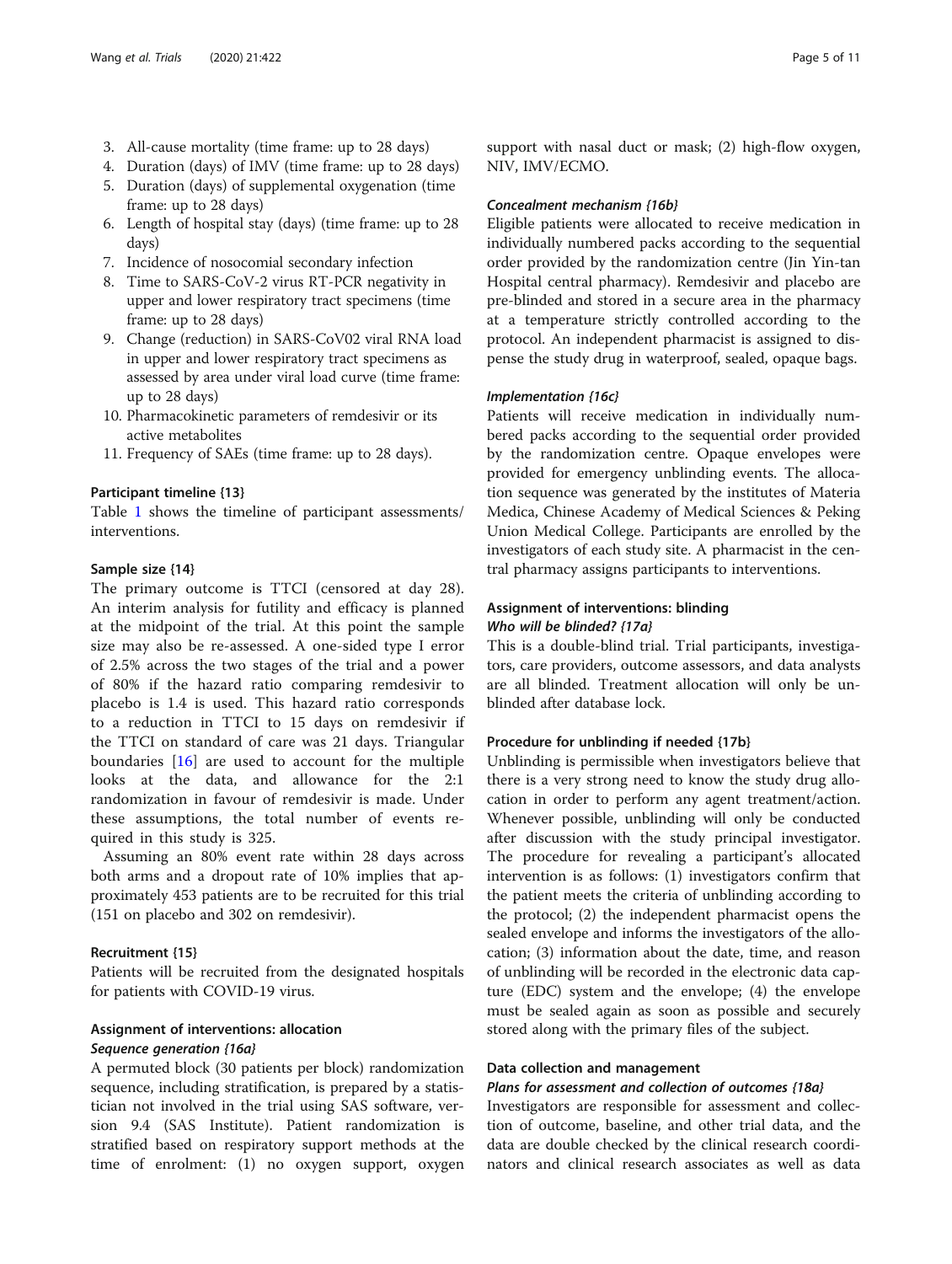### <span id="page-5-0"></span>Table 1 Study timeline of participant assessments/interventions

| Process                                                                                                        | Screening/baseline/<br>randomization | Treatment phase                                | Follow-up<br>phase |                    |                            |
|----------------------------------------------------------------------------------------------------------------|--------------------------------------|------------------------------------------------|--------------------|--------------------|----------------------------|
|                                                                                                                | B/L/DO                               | $D1-D10$                                       | $\pm 1$            | D14 D21<br>$\pm 3$ | D <sub>28</sub><br>$\pm 3$ |
| Inclusion/exclusion criteria                                                                                   | $\times$                             |                                                |                    |                    |                            |
| Written informed consent                                                                                       | $\times$                             |                                                |                    |                    |                            |
| Demographics                                                                                                   | Χ                                    |                                                |                    |                    |                            |
| Assessment of concomitant chronic diseases                                                                     | Χ                                    |                                                |                    |                    |                            |
| Efficacy/safety assessment                                                                                     |                                      |                                                |                    |                    |                            |
| ECG                                                                                                            | X                                    |                                                | Χ                  |                    |                            |
| Chest imaging                                                                                                  | Χ                                    | X (only on D10)                                |                    |                    | Χ                          |
| Vital signs<br>(body temperature, heart rate, blood pressure, breathing rate,<br>oxygen saturation, etc.)      | Χ                                    | Χ                                              | X                  | Χ                  | Χ                          |
| Clinical symptoms assessment<br>(fever, cough, diarrhea, dyspnea)                                              | Χ                                    | Χ                                              | Χ                  | Χ                  | Χ                          |
| Primary endpoint assessment                                                                                    | Χ                                    | Χ                                              | Χ                  | Χ                  | Х                          |
| Adverse events                                                                                                 | Χ                                    | Χ                                              | X                  | X                  | Χ                          |
| Laboratory test                                                                                                |                                      |                                                |                    |                    |                            |
| Diagnosis<br>(clinical diagnosis, antibody diagnosis, or pathogen diagnosis)                                   | Χ                                    |                                                |                    |                    |                            |
| Whole blood count<br>(sampling time)                                                                           | Χ                                    | X (only on D3, D7, and D10)                    |                    |                    |                            |
| Coagulation routine<br>(sampling time)                                                                         | Χ                                    | X (only on D3, D7, and D10)                    |                    |                    |                            |
| Kidney and liver function tests<br>(sampling time)                                                             | Χ                                    | X (only on D3, D7, and D10)                    |                    |                    |                            |
| Arterial blood gas analysis                                                                                    | Χ                                    |                                                |                    |                    |                            |
| Pregnancy test<br>(urine/blood, for women of childbearing age only)                                            | Χ                                    |                                                |                    |                    |                            |
| Nasopharyngeal/ oropharyngeal swab                                                                             | Χ                                    | Χ                                              | Χ                  | Χ                  | Χ                          |
| Lower respiratory tract specimen<br>(sputum/tracheal aspirate/bronchial alveolar lavage fluid) if<br>available | Χ                                    | Χ                                              | Χ                  | Χ                  | X                          |
| Feces/anal swabs                                                                                               | Χ                                    | X                                              | Χ                  | Χ                  | X                          |
| Pharmacokinetic sampling<br>(approximately 4 ml whole blood)                                                   |                                      | X (only on D1, D3, D7 [as needed],<br>and D10) |                    |                    |                            |
| Interventions                                                                                                  |                                      |                                                |                    |                    |                            |
| Remdesivir/placebo                                                                                             |                                      | Χ                                              |                    |                    |                            |
| Concomitant medications<br>(record only)                                                                       | Χ                                    | Χ                                              | X                  | X                  | X                          |

managers. Nasopharyngeal/oropharyngeal swabs, lower respiratory tract specimens (sputum/tracheal aspirate/ bronchial alveolar lavage fluid), feces/anal swabs, and pharmacokinetic samples (whole blood) will be sent to a central laboratory, where tests will performed according to laboratory standard operating procedures (SOPs). Data collection forms can be found at [https://edc.clin](https://edc.clinflash.net/login)[flash.net/login.](https://edc.clinflash.net/login)

For the efficacy outcome measures, two scales (six-category ordinal scale of clinical status and NEWS2) are used. Investigators will be trained to use these scales.

### Plans to promote participant retention and complete follow-up {18b}

Subjects may voluntarily withdraw from the trial at any time. This decision must be communicated with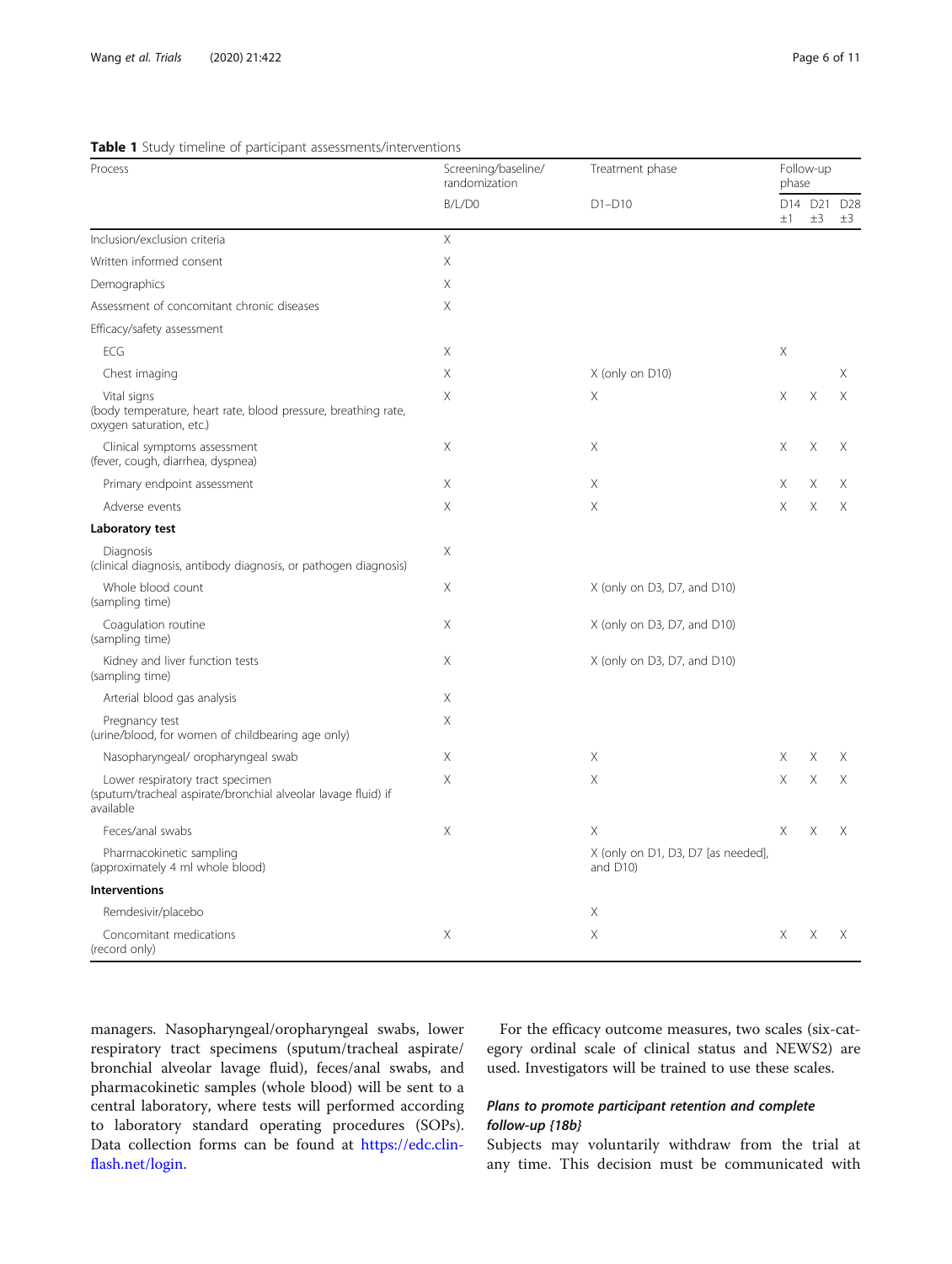and reviewed by investigators. Staff at study sites should explain to these subjects the importance of staying in the study for the full duration of follow-up of this trial. For any withdrawal from this trial, investigators must fill in the withdrawal reason in the electronic case report form (eCRF) and try to complete all remaining assessments up to day 28 after randomization. For subjects who withdraw due to AEs, investigators should closely follow up their AEs until the AEs disappear, return to the baseline state, or the AE condition is stable. If subjects are lost to follow-up, existing data collected up until the time of loss to follow-up will be used.

Investigators may request for subjects to be withdrawn from receiving the study drugs for clinical or other reasons. In this case, subjects should remain in the trial after terminating the trial treatment and be followed up for all scheduled visits and the corresponding data recorded.

#### Data management {19}

The EDC system will be used for data management, including data entry, query, coding, security, and storage. The data manager built the database according to the protocol, and at the same time made logical verification settings for data validity, so as to verify the data. The data of each enrolled subject (including discontinued subjects) will be recorded into the database/eCRF rapidly, completely, and accurately. Each completed eCRF will be reviewed and signed (electronically) by the investigators. The data manager will check the data and ask investigators to resolve any queries identified. The data administrator will proofread and modify the data according to investigators' answers. The data are securely stored in the EDC system, with the server located in Zhejiang Province, China.

#### Confidentiality {27}

Subjects' data collected in CRFs will be identified by a study subject ID only. Samples collected through the study will also be identified by a study subject ID only. The log linking the study subject ID with the patient identifying information will be held at each recruitment site. In the emergent or rare event that, for safety or regulatory reasons, it may be necessary to identify a subject, the sponsor and investigators were bound to keep this information confidential.

### Plans for collection, laboratory evaluation, and storage of biological specimens for genetic or molecular analysis in this trial/future use {33}

Nasopharyngeal/oropharyngeal swabs, lower respiratory tract specimens (sputum/tracheal aspirate/bronchial alveolar lavage fluid), feces/anal swabs, and pharmacokinetic samples (whole blood) will collected by investigators or designees, marked with the study subject ID, and then immediately sent to the central laboratory for coronavirus nucleic acid detection or remdesivir/active metabolites concentration detection. Sample collection, handling, labelling, storage, shipping, processing, etc. will be performed according to the requirements of the operation manual in the central laboratory, Teddy Clinical Research Laboratory (Shanghai) Ltd.

#### Statistical methods

### Statistical methods for primary and secondary outcomes {20a}

The primary outcome is TTCI up to day 28 of patients on remdesivir compared to patients receiving placebo. Patients will be randomized at a ratio of 2:1 to receive either remdesivir or placebo. All reporting will adhere to the Consolidated Standards of Reporting Trials (CON-SORT) guideline as well as the corresponding extension for adaptive clinical trials [\[17,](#page-10-0) [18\]](#page-10-0).

The final analysis of the primary endpoint will use a Cox proportional hazards model following the intentionto-treat principle. The final analysis will be conducted once a total of 325 events have occurred across both treatment groups. Under the assumption of an 80% event rate within 28 days and accounting for 10% dropout, this means that the maximum number of patients to be recruited is approximately 453. A standardized test statistic is then found on the basis of this model—if this test statistic exceeds 2.095, then it will be concluded that remdesivir is significantly better than placebo. Median unbiased effect estimates and confidence intervals accounting for the interim analysis will be reported [\[19](#page-10-0)]. Analysis of secondary endpoints will use a logistic model for binary variables such as mortality and a Cox proportional hazards model for time-to-event endpoints. A statistical analysis plan (SAP) providing all details of the analyses to be undertaken will be completed before any data analysis will be conducted.

#### 3.18.2. Interim analyses {21b}

An interim analysis for efficacy and lack of benefit will be undertaken once a total of 163 events have been observed across all treatment group. For the interim analysis the primary endpoint will be analysed using a Cox proportional hazards model using the intention-to-treat principle. A standardized test statistic is then found on the basis of this model and if this test statistic falls below 0.741, the trial will be stopped for lack of benefit of remdesivir. If the test statistic exceeds 2.222, the trial will terminate with the conclusion, that remdesivir is significantly better than control. If the test statistics falls between 0.741 and 2.222, the trial continues to the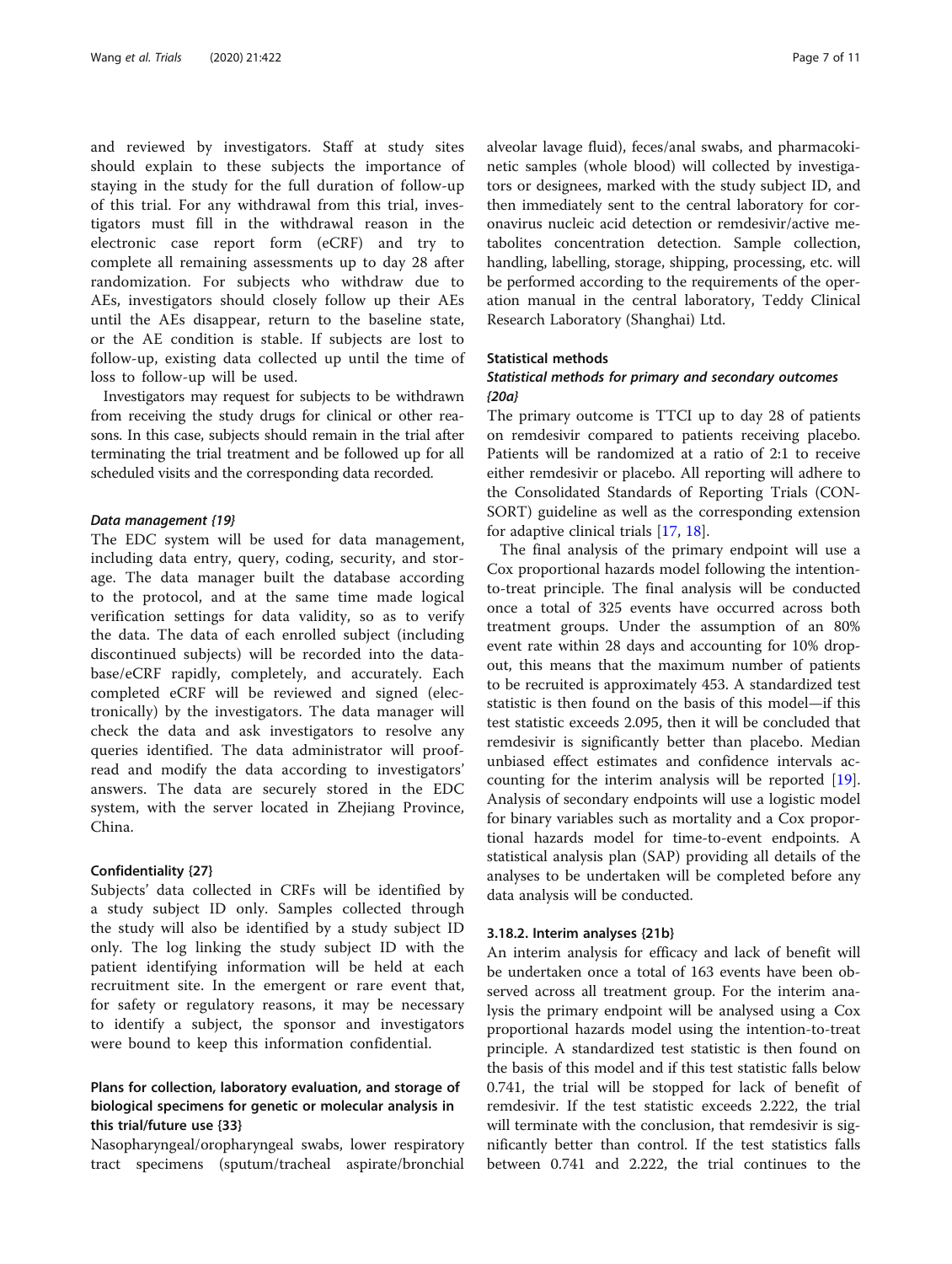second stage and a sample size re-estimation on the basis of the observed event rate will take place. The interim analysis is to be conducted by an independent statistician and reviewed by the DSMC. Should the trial stop for futility or efficacy the median unbiased estimate as well as confidence intervals accounting for the interim analysis will be reported [[19\]](#page-10-0).

### 3.18.3. Methods for additional analyses (e.g. subgroup analyses) {20b}

Separate supporting analysis will be undertaken for gender and age groups (<60 and over 60 years of age at randomization). These analyses will use a Cox proportional hazards model of the primary endpoint. Additionally, mortality will be analysed for each of these subgroups using a logistic regression model.

### 3.18.4. Methods in analysis to handle protocol nonadherence and any statistical methods to handle missing data {20c}

Multiple imputation will be used for missing data. The primary analysis will use the intention-to-treat principle and a per protocol analysis will be undertaken to assess the robustness of the findings.

### 3.18.5. Plans to give access to the full protocol, participant-level data, and statistical code {31c} These plans are not yet in place.

#### Oversight and monitoring

Composition of the coordinating centre and trial steering committee {5d}

3.19.1.1. Coordinating centre The study is led by the China-Japan Friendship Hospital, Wuhan Jin Yin-tan Hospital, Wuhan Central Hospital, Huazhong University of Science & Technology Tongji Hospital, Wuhan University Zhongnan Hospital, Wuhan Pulmonary Hospital, Wuhan University People's Hospital, Wuhan Union Hospital, and other hospitals.

### 3.19.1.2. Trial steering committee

The trial steering committee consists of the following members:

- Chen Wang, President of Peking Union Medical College
- Bin Cao (China-Japan Friendship Hospital), deputy team leader of Novel Coronavirus Pneumonia (NCP) Group
- Dingyu Zhang (Jin Yin-tan Hospital), Director of NCP Designated Hospital.
- Ke Wang, Director of Institute of Medicine, Chinese Academy of Medical Sciences.

### Trial operation committee

The trial operation committee consists of Yeming Wang and Fei Zhou of China-Japan Friendship Hospital, and Ying Liu, Shunan Ruan, and Wen Liu of Jin Yin-tan Hospital.

### Trial monitoring

Trial monitoring is performed by Hangzhou Tigermed Consulting Co., Ltd.

### Data management team

The data management team is Hangzhou Tigermed Consulting Co., Ltd.

#### Clinical research organization

The clinical research organization is Hangzhou Tigermed Consulting Co., Ltd.

### Composition of the data monitoring committee, its role and reporting structure {21a}

The independent Data Safety Monitoring Board (DSMB) in this study is responsible for reviewing the reports regarding the safety of the study patients and protocol adherence and making recommendations to continue or terminate the study or modify sample size on the basis of the results from the interim analysis. The DSMB members are all independent of the sponsor and have no financial or other conflicts of interest.

#### Data monitoring committee (DMC) members

Table [2](#page-8-0) lists the DMC members.

### Adverse event reporting and harms {22}

AEs and SAEs will be collected from the time of informed consent to day 28. SAEs occurring after day  $28 \pm 3$  will be reported if investigators determine that these SAEs are related to the study drugs. SAEs will be followed up until the SAE has subsided, returned to baseline, or is stable.

Investigators or designees are responsible for collecting, assessing, reporting, and managing AEs. AEs will be fully investigated and recorded in detail in the CRF, including onset date, the duration of AE, symptoms/signs, severity, action taken to manage the AE, relationship with the study drug, outcome of the AE, and date of outcome assessment (if outcome was other than recovering, not recovered, or unknown).

#### Frequency and plans for auditing trial conduct {23}

The contract research organization (Hangzhou Tigermed Consulting Co., Ltd.) will be responsible for monitoring the trial. On-site monitoring and remote monitoring visits will be conducted in accordance with the study monitoring plan to ensure the completeness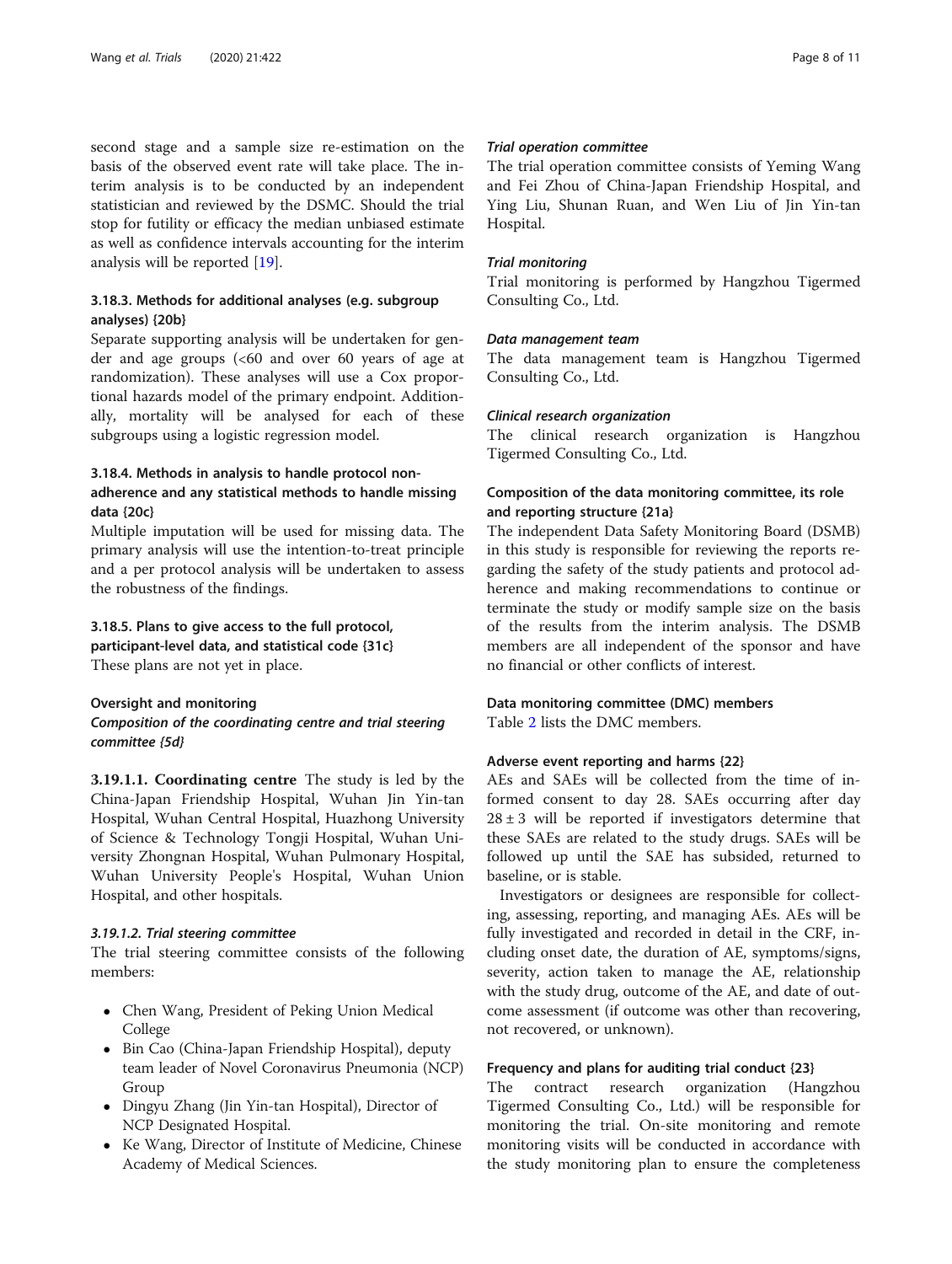<span id="page-8-0"></span>Table 2 Data monitoring committee members

| Name                        | Role  | Position                                                                                                                                                     |
|-----------------------------|-------|--------------------------------------------------------------------------------------------------------------------------------------------------------------|
| Jieming Qu                  | Chair | Professor of Respiratory Medicine & President, Ruijin Hospital Shanghai Jiao Tong University School of Medicine                                              |
| Weichung Joe<br><b>Shih</b> |       | Member Director of Biometrics Division of the Cancer Institute of New Jersey, Rutgers University                                                             |
| Rob Fowler                  |       | Member Senior scientist, Evaluative Clinical Sciences, Trauma, Emergency & Critical Care Research Program, Sunnybrook Research<br>Institute, Toronto, Canada |
| Rory Collins                |       | Member Head, Nuffield Department of Population Health, University of Oxford, UK                                                                              |
| Chen Yao                    |       | Member Biometrics Division of Peking University                                                                                                              |

and accuracy of research data. Audits may be conducted at any time during or after the study.

### Plans for communicating important protocol amendments to relevant parties (e.g. trial participants, ethical committees) {25}

During the trial, the principal investigator will inform the Independent Ethics Committee (IEC) of any revision or modification of the protocol. The revision or modification will only be implemented after receiving IEC approval, unless it is necessary to be implemented in order to eliminate immediate and direct harm to patients, in which case the IEC will be informed as soon as possible.

After any protocol amendment, the informed consent form and any other written information provided to subjects will be updated as necessary. Investigators will inform subjects in time and ask them to sign the revised informed consent form to confirm their participation. The updated informed consent form must be approved by the IEC before implementation.

#### Dissemination plans {31a}

We will communicate trial results to national and international health authorities, healthcare professionals, the public, and other relevant groups as soon as the trial results are available.

### **Discussion**

This study is the first double-blind, placebo-controlled trial of an experimental therapeutic for COVID-19. Whilst the COVID-19 epidemic has been declared a public health emergency of international concern, this does not negate the need to generate robust evidence in which healthcare professionals, patients, their families, and public health authorities can have confidence. In past epidemics, unproven treatments have been used on a compassionate use basis, in observational studies, or in underpowered trials, and the results are uncertainty and ongoing treatment dilemmas. Randomized, placebocontrolled trials are well established as the best way to minimize bias and confounding and produce reliable evidence. Such trials can be implemented even in the most

difficult circumstances; in fact, the difficult circumstances themselves make it even more important that patient care is not driven by fear and rumour but by science and evidence. During health emergencies, doctors and politicians are under enormous pressure to find cures to save lives and stop the epidemic, whilst patients are willing to try anything in the face of a frightening and unknown threat. We must resist these pressures and make sure that patients benefit from the fruits of science, even in difficult times.

The use of placebo is especially beneficial in the midst of great anxiety, when the pressures to announce a cure or act on preliminary, but inconclusive data, are intense. A placebo relieves the temptation from all involved in the trial to engage in speculation and the worry that they are withholding what early (but often false) impressions may suggest is a promising drug. Whilst remdesivir has shown promising activity in preclinical models of severe CoV infection, it is currently unknown whether it will prove safe and effective in treating severe COVID-19, both because of its uncertain antiviral efficacy and the unclear importance of ongoing viral replication versus an inflammatory process in disease pathogenesis in severely ill patients. Of note, remdesivir yielded positive results in preclinical models of Ebola virus infection but was inferior to two monoclonal antibody therapies in treated patients [\[15](#page-10-0)].

During epidemics, as well as calls to treat everyone, other voices demand that vulnerable patients not be treated as 'guinea pigs'. Clinical trials use well-deliberated, tested, and transparent scientific methods, and are undertaken as a joint endeavour between patients and health professionals within a clear ethical framework. Health emergencies raise additional ethical concerns, but these have been carefully considered by various groups, and clear guidance exists on the conduct of clinical research during health emergencies [[20](#page-10-0)–[22](#page-10-0)].

The choice of the primary endpoint for a clinical trial is always challenging, but it has added difficulties when dealing with a disease with uncertain natural history, an overstretched workforce, and the desire for an early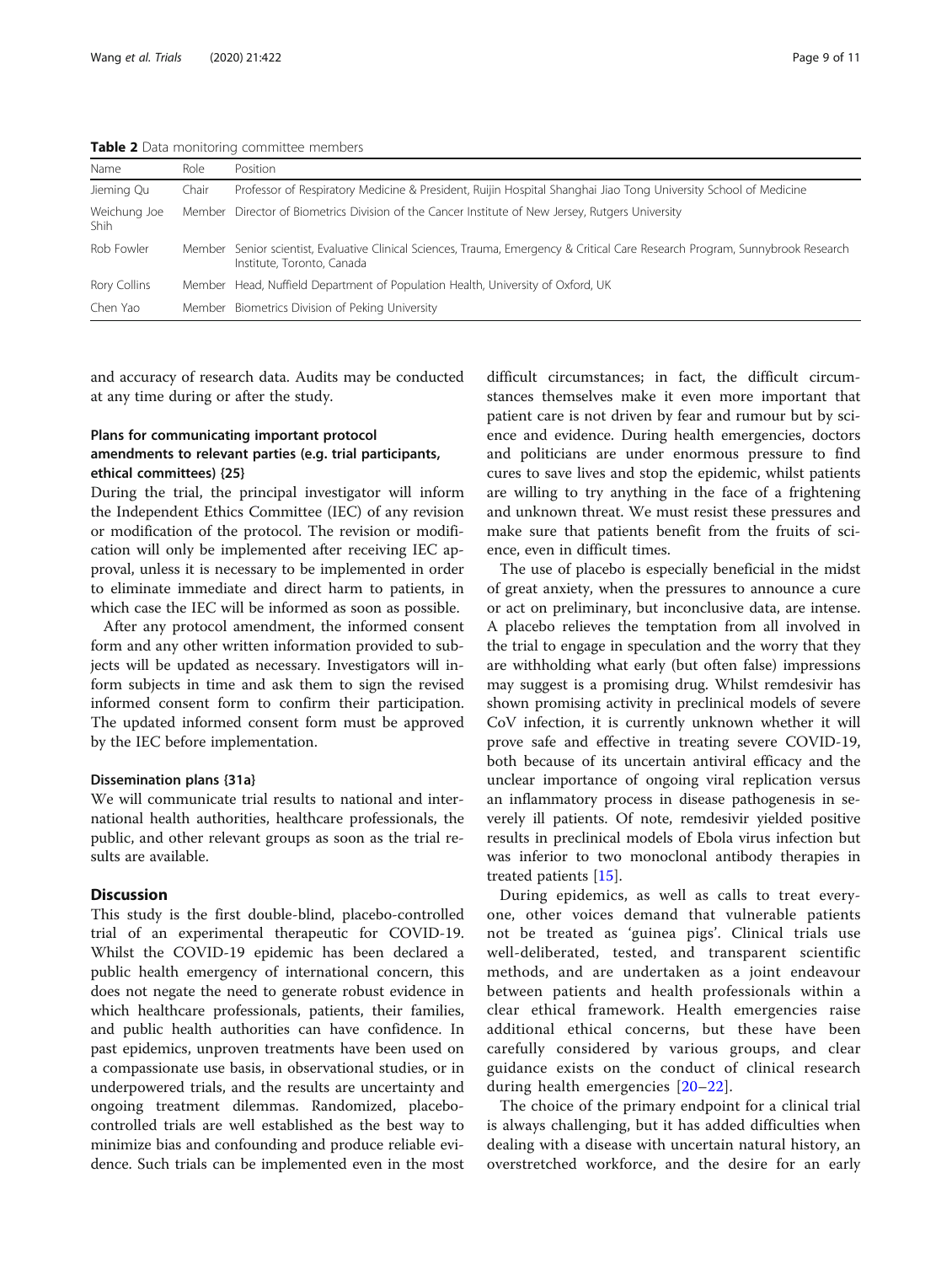answer. This requires an endpoint that is clinically meaningful, is based on simple data collection, has sufficient power, and will occur early. It also requires statistical methods that are robust to misspecification of design parameters, such as the endpoint frequency. We believe that our primary endpoint is both pragmatic and informative, but we have included a range of secondary endpoints to show consistency with the primary endpoint, as recommended by the US Food and Drug Administration for trials in influenza [[23\]](#page-10-0).

### Trial status

The protocol version is number 3.0, dated  $9<sup>th</sup>$  February 2020.

The first patient, first visit was on  $6<sup>th</sup>$  February 2020; the recruitment end date was anticipated to be 3<sup>rd</sup> April 2020.

#### Acknowledgements

We acknowledge assistance from many sources. Gilead Sciences, Inc. provided previous preclinical and clinical data, and provided and shipped remdesivir and placebo free of charge.

WHO Novel Coronavirus R&D provided suggestions. Teddy Clinical Research Laboratory (Shanghai) Co., Ltd. will act as the central laboratory. The RT-PCR instrument and assay was provided by Roche. Site management organization (SMO) assistance was provided by Shanghai MedKey Med-Tech Development Co., Ltd., Clinplus Co., Ltd., Hangzhou Simo Co., Ltd., and Medpison Co., Ltd. Daniel Pan, Ni Li, Yinyan Xu, Zinan Yin, Jianwei Cui, Yindong Zhang, Zhiyan Xu, and Wang assisted with the translation from Mandarin to English.

#### Administrative information

Note: The numbers in square brackets in this protocol refer to SPIRIT checklist item numbers. The order of the items has been modified to group similar items (see [http://www.equator-network.org/reporting-guidelines/](http://www.equator-network.org/reporting-guidelines/spirit-2013-statement-defining-standard-protocol-items-for-clinical-trials/) [spirit-2013-statement-defining-standard-protocol-items-for-clinical-trials/](http://www.equator-network.org/reporting-guidelines/spirit-2013-statement-defining-standard-protocol-items-for-clinical-trials/)).

| Title $\{1\}$                           | A Phase 3 Randomized, Double-blind,<br>Placebo-controlled, Multicentre Study to<br>Evaluate the Efficacy and Safety of Intra-<br>venous Remdesivir in Adult Patients With<br>Severe Pneumonia caused by COVID-19<br>virus Infection                                                                                                                                                                                                                                                                                                                                                                                           |
|-----------------------------------------|-------------------------------------------------------------------------------------------------------------------------------------------------------------------------------------------------------------------------------------------------------------------------------------------------------------------------------------------------------------------------------------------------------------------------------------------------------------------------------------------------------------------------------------------------------------------------------------------------------------------------------|
| Trial registration<br>${2a}$ and $2b$ } | ClinicalTrials.gov<br>NCT04257656                                                                                                                                                                                                                                                                                                                                                                                                                                                                                                                                                                                             |
| Protocol version {3}                    | Version 3.0<br>09 February 2020                                                                                                                                                                                                                                                                                                                                                                                                                                                                                                                                                                                               |
| Funding {4}                             | Funded by:<br>• Emergency project for novel coronavirus<br>pneumonia of the Ministry of Science and<br>Technology (2020YFC0841300)<br>• Chinese Academy of Medical Sciences<br>(CAMS) Innovation Fund for Medical<br>Sciences (CIFMS 2018-I2M-1-003)<br>• National Science Grant for Distinguished<br>Young Scholars (81425001/H0104)<br>• The National Key Research and<br>Development Program of China<br>(2018YFC1200102)<br>· The Beijing Science and Technology<br>Project (Z19110700660000)<br>• National Mega-projects for Infectious Dis-<br>eases in China (2017ZX10103004 and<br>2018ZX10305409).<br>Other support: |

#### (Continued)

|                                                            | • China Evergrande Group, Jack Ma<br>Foundation, Sino Biopharmaceutical<br>Limited, Ping An Insurance (Group), New<br>Sunshine Charity Foundation, International<br>Severe Acute Respiratory and emerging<br>Infections Consortium (ISARIC)<br>· NIHR Senior Research Fellowship (TJ:<br>2015-08-001)                                                                                                                                                                                                                                                                                                                                                                                                                                                                                                                                                                                                                                                                                                                                                                                                                                                                                                                                                                                                                                                                                                                    |
|------------------------------------------------------------|--------------------------------------------------------------------------------------------------------------------------------------------------------------------------------------------------------------------------------------------------------------------------------------------------------------------------------------------------------------------------------------------------------------------------------------------------------------------------------------------------------------------------------------------------------------------------------------------------------------------------------------------------------------------------------------------------------------------------------------------------------------------------------------------------------------------------------------------------------------------------------------------------------------------------------------------------------------------------------------------------------------------------------------------------------------------------------------------------------------------------------------------------------------------------------------------------------------------------------------------------------------------------------------------------------------------------------------------------------------------------------------------------------------------------|
| Author details {5a}                                        | Department of Pulmonary and Critical<br>Care Medicine, Center of Respiratory<br>Medicine, National Clinical Research<br>Center for Respiratory Diseases, China-<br>Japan Friendship Hospital, Beijing, China<br>Jin Yin-tan Hospital, Wuhan, Hubei Prov-<br>ince, China;<br>Tongji Hospital, Tongji Medical College of<br>Huazhong University of Science &<br>Technology, Wuhan, Hubei Province,<br>China;<br>Wuhan Lung Hospital, Wuhan, Hubei<br>Province, China;<br>The Central Hospital of Wuhan, Wuhan,<br>Hubei Province, China;<br>Zhongnan Hospital of Wuhan University,<br>Wuhan, Hubei Province, China;<br>Renmin Hospital of Wuhan University,<br>Wuhan, Hubei Province, China;<br>Union Hospital, Tongji Medical College of<br>Huazhong University of Science &<br>Technology, Wuhan, Hubei Province,<br>China;<br>Wuhan First Hospital, Wuhan, Hubei<br>Province, China;<br>Wuhan Third Hospital, Wuhan, Hubei<br>Province, China;<br>Wuhan Fourth Hospital, Wuhan, Hubei<br>Province, China;<br>Institute of Respiratory Medicine, Chinese<br>Academy of Medical Sciences, Beijing,<br>China;<br>Institute of Clinical Medical Sciences,<br>China-Japan Friendship Hospital, Beijing,<br>China;<br>Lancaster University, Lancaster, UK;<br>University of Virginia School of Medicine,<br>Charlottesville, VA, USA;<br>University of Oxford, Oxford, UK;<br>Peking Union Medical College, Beijing,<br>China |
| Name and contact information<br>for the trial sponsor {5b} | China-Japan Friendship Hospital, Beijing,<br>People's Republic of China                                                                                                                                                                                                                                                                                                                                                                                                                                                                                                                                                                                                                                                                                                                                                                                                                                                                                                                                                                                                                                                                                                                                                                                                                                                                                                                                                  |
| Role of sponsor {5c}                                       | The study sponsor and funders had no<br>role in study design; collection,<br>management, analysis, or interpretation of<br>data; writing of the report; or the decision<br>to submit the report for publication                                                                                                                                                                                                                                                                                                                                                                                                                                                                                                                                                                                                                                                                                                                                                                                                                                                                                                                                                                                                                                                                                                                                                                                                          |

#### Authors' contributions {31b}

BC, YW, GHF, FZ, FH, and PWH designed the trial. TJ and GHF developed the statistical analysis plan. All authors read and approved the final manuscript.

### Funding {4}

Funding was provided by the following:

• Emergency project for novel coronavirus pneumonia of the Ministry of Science and Technology (2020YFC0841300)